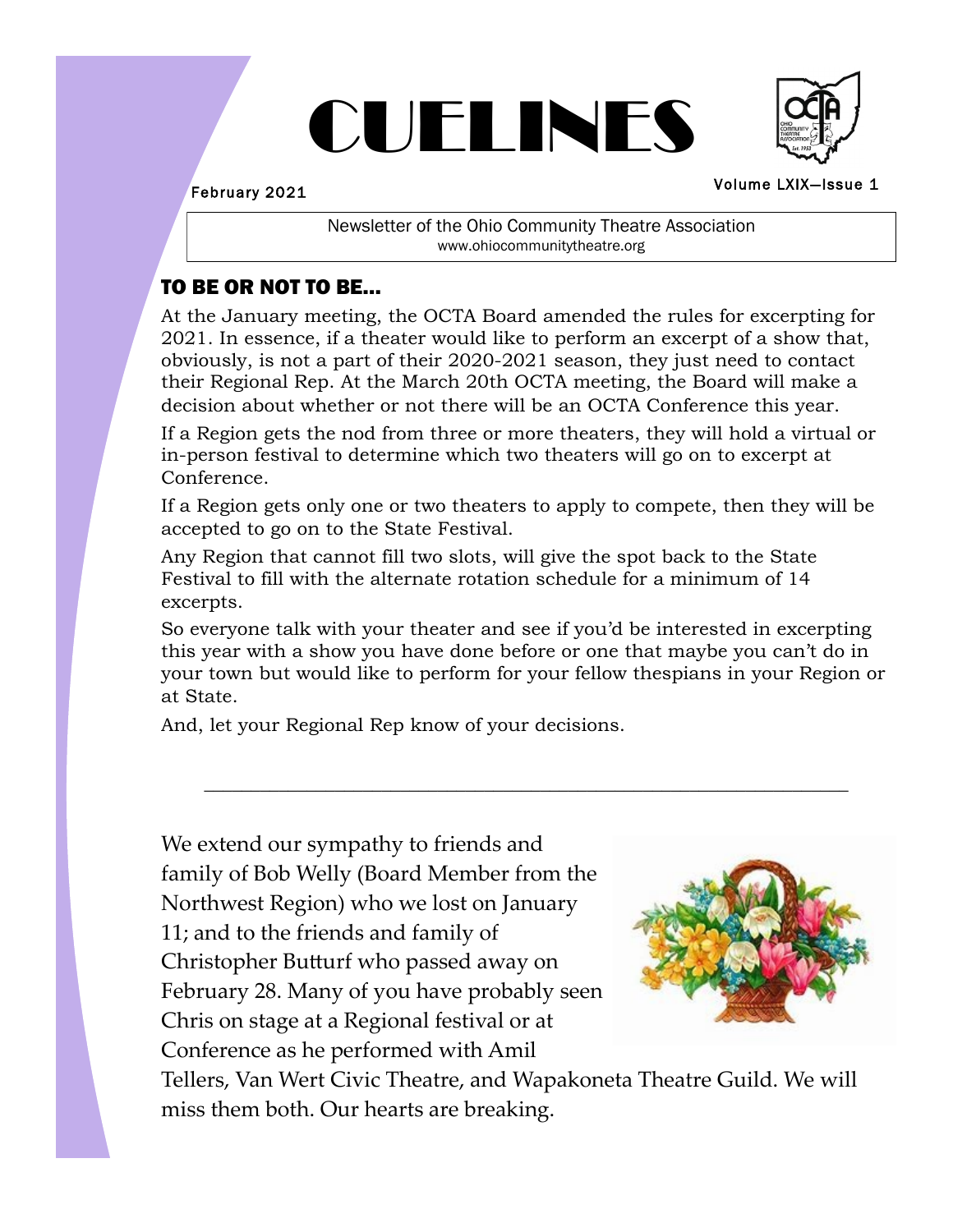*CUELINES* **EDITOR Christi Thomas**

#### **ADMINISTRATIVE OFFICE**

Aara Wise 464 Sherwood Downs Road S Newark, OH 43055 octa1953@gmailcom

#### **BOARD OF DIRECTORS**

| Joe Barton             | President               |
|------------------------|-------------------------|
| <b>Jesse Bernal</b>    | 1st Vice President      |
| <b>Mendell Hibbard</b> | 2nd Vice President      |
| Ray Lebowski           | 3rd Vice President      |
| Susan Barzda           | Secretary               |
| Aara Wise              | <b>Conference Chair</b> |
|                        |                         |

#### **AT-LARGE BOARD MEMBERS**

| <b>Niccole Amersdorfer</b>      | <b>Kathie Brennan</b> |
|---------------------------------|-----------------------|
| Millie Butts                    | <b>Gladys Haney</b>   |
| <b>Kate Charlesworth-Miller</b> | Dawna Kornick         |
| <b>Dan Maloney</b>              | Jane Mancini          |
| Jason Neymeiyer                 | <b>Thom Ogilvie</b>   |
| `≀arissa Sloan                  | Robert Weidle         |

#### dys Haney wna Kornick le Mancini om Ogilvie bert Weidle

#### **REGIONAL REPRESENTATIVES**

**CENTRAL**

Sue Rapier Donnie Lockwood

**EAST** Machelle Miller Christy Rahrig

**NORTH**

Jason Chandler Donna Jean Evans Deb Wentz

## **NORTHEAST**

Andrea Anderson Rhonda Gallagher Nicole Paumier Michelle Taylor

## **NORTHWEST**

Jeffrey Albright Inge Klopping Brittany Kupresanin Rebecca Schmidt

# **SOUTHEAST**

Janis Carnahan Frances Gibser Billie Harmon

# **SOUTHWEST**

Kevin Noll John Masterson Amy Sullivan

## **WEST** Christi Thomas

#### www.octa1953.org

# National AACT 2021… *from Christi Thomas*

AACTFest will be held virtually June 14-20. You can register online at aact.org/21. There's still an early bird special and you can choose the full festival or just the performances. AACT will still be holding the Design Competitions for scenic, lighting, props, costumes, and special design. More details are online at aact.org and need to be submitted by May 1. They are also looking for Board members and nominations need to be submitted by March 20.

To support the AACT Endowment fund which help provide support and also assist future national festival participants with the expense of transporting a cast, crew, sets, and costumes, you can donate to the silent auction. They are seeking a minimum value of \$100 per item, basket, or grouped items to be auctioned together. The Committee is requesting items with wide appeal as well as significant value that are unique and theatrically themed. Past examples include: backstage passes and show tickets; fine jewelry, gourmet candy or chocolate; fine works of art; destination or experiences or entertainment; gift cards to national chain restaurants, department stores, Amazon, etc.

Once again, you can go online to aact.org to donate. Since AACT is a non-profit  $501(c)$  (3), contributions are tax deductible.

Preliminary workshops include: musical auditions, scenic painting techniques, director's intensive, demystifying dramaturgy, and progress after 2020. More will be announced later.

A few of the keynote speakers include Jeff Calhoun, Frank Galati, Philip Hernandez, Chilina Kennedy, and Rob McClure. Watch for more info in the April *Cuelines*.

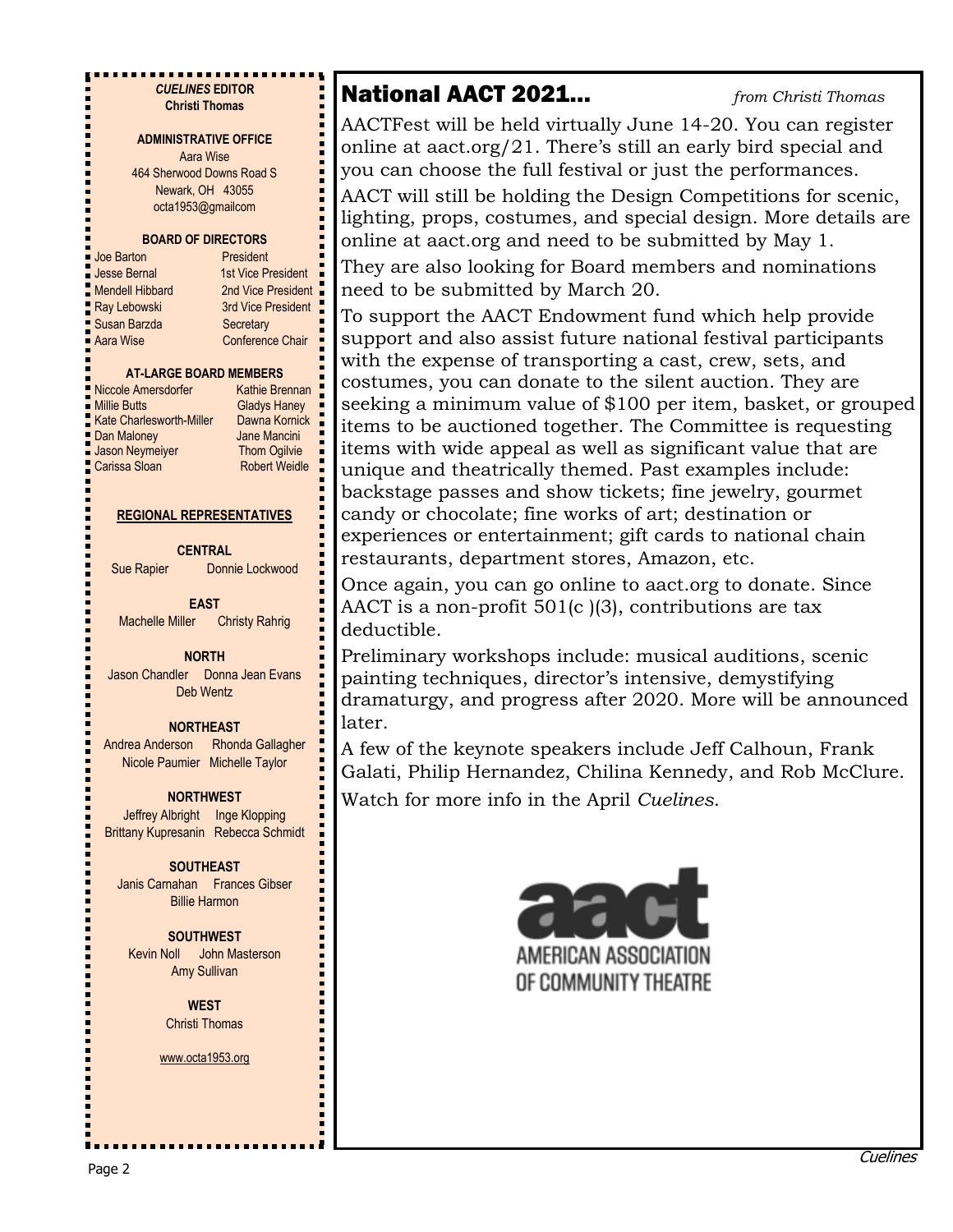# **OCTA Board News** (from January 16)

With the recent passing of Bob Welly, Niccole Amersdorfer was appointed to the Board to fill the vacancy.

Aara Wise reported that Dues Invoices for 2021 were sent out and were due by the end of January.

Aara and Christy Rahrig are working to scan all of the script library. The Board approved the purchase of an external hard drive for this purpose.

The Fundraising Division is looking for ideas for logo items and talked about having the Silent Auction online. Scholarship applications are due May 1 and available online. They also noted that members are encouraged to write to their congressmen regarding assistance associated with the stimulus bill.

# Marketing/Membership/Public Works Division *from Mendell Hibbard*

Hello from the Marketing/Membership/Public Relations division! That's a lot to say, so we refer to ourselves as MM/PR. That does not at all diminish the responsibilities we have to OCTA, as we are the caretakers of the organization's members and the recruiters for any new theatres that join OCTA. In addition to making sure the lines of communication are correct and running we take care of several resources that are available to the membership. When the day comes that we can all gather again there is intent for members of the MM/PR division to visit every member theatre equipped with the new OCTA brochure that explains all the benefits the organization offers. You will also get the chance to put a name and a face to members of the OCTA state board.

The current MM/PR division is made up of nine people: Jeffrey Albright (Northwest region), Andrea Anderson (Northeast region), Janis Carnahan (Southeast region), Frances Gibser (Southeast region), Mendell Hibbard (Central region), Christy Rahrig (East region), Carissa Sloan (Southwest region), Michelle Taylor (Northeast region), and Christi Thomas (West region). Each person brings a valuable perspective to the work we collectively do.

The MM/PR division is always interested in knowing how we can better serve our membership. You can contact us via the OCTA Facebook group page or the OCTA website. Your thoughts will eventually get to us and your input will be introduced and considered as we continue our work. You are the reason our division exists, so put us to work for you!

# Spirit of Community Theatre and Hall of Fame *from Niccole Amersdorfer*

"The past 12 months have been different for all of us. Like most theaters around Ohio, you have probably been dark the majority of the time since March 2020 turned our world upside down. However, also like most of us, there is no doubt your theatre has one or more people who have figured out how to exist in the COVID world—who have started online productions, been there to keep up the theater, to check on your members, to just make sure your group isn't forgotten and will continue to be there when we can light our stages again. If you have individuals in your group that embody the Spirit of Community Theatre, we would like to have the opportunity to recognize them for their dedication!

Is there also someone in your group that has been there since the beginning? A founding member? A Rockstar on and off stage that is always there, leading the charge? Someone you know will always be available for anything you throw their way and whose